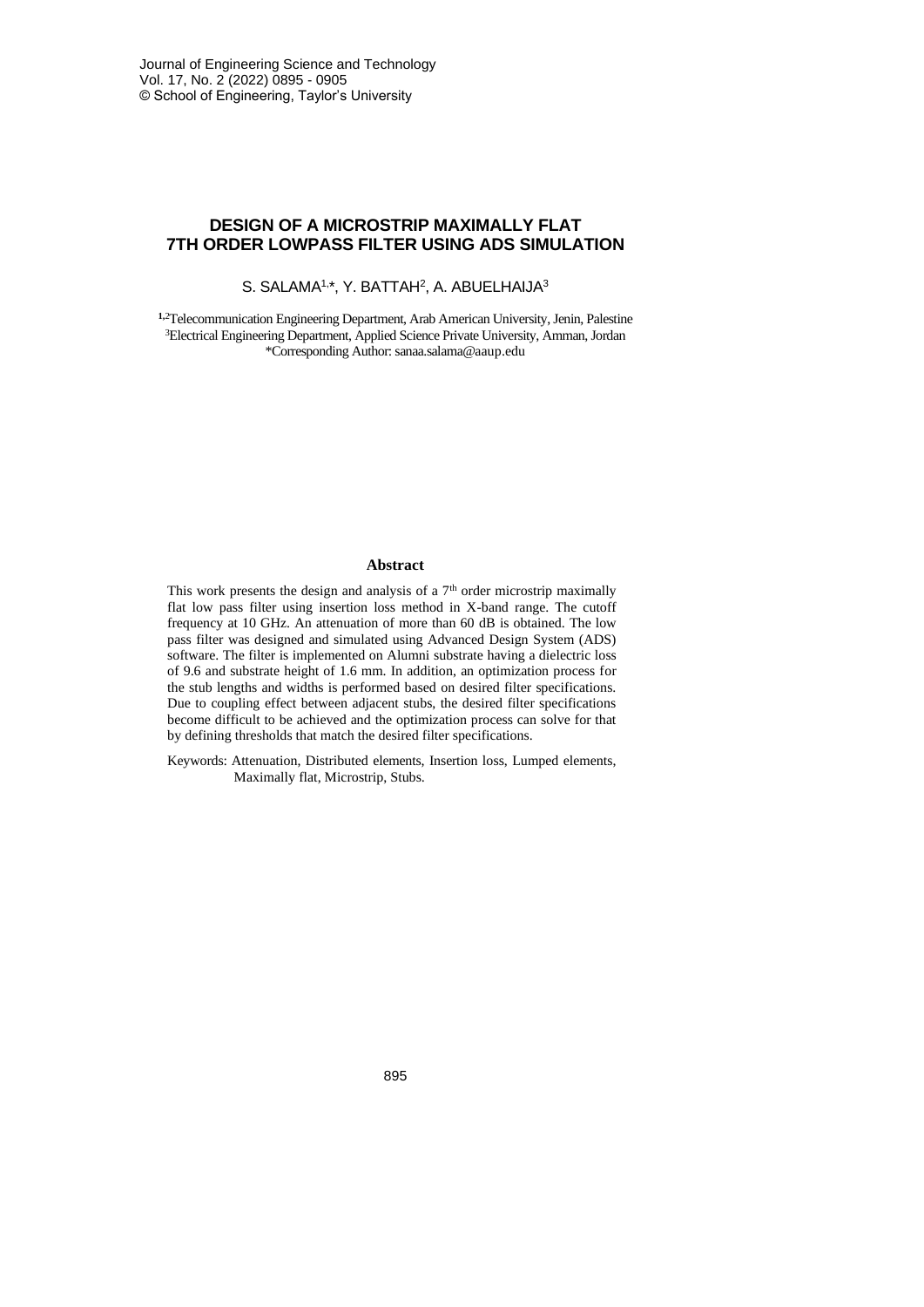# **1.Introduction**

Low pass filters are found as major blocks in communication systems. Low pass filters are used to eliminate noise of mixers, low noise amplifiers, voltage-controlled oscillators and power amplifiers. Filter design realization using lumped elements becomes very difficult above 500 MHz [1]. The wavelength becomes comparable to the physical element dimensions and thus resulting in system performance degradation. Microstrip transmission lines are used to convey microwave frequencies and they are easily fabricated using printed circuit board technology. In addition, microstrip lines are efficient regards to cost and compact in size.

Ludwig and Bretchko [2] and Ninikrishna and Sreelakshmi [3] presented a practical filter realization using distributed elements. As the filter order is higher, sharper frequency response will be obtained. Ninikrishna and Sreelakshmi [3] deigned and analysed a maximally flat low pass filter with  $7<sup>th</sup>$  order at a cutoff frequency of 10 GHz and a sharp rejection of more than 60 dB in X-band range was obtained.

Rajasekaran et al. [4] designed an X-band stepped impedance low pass filter to work at 10 GHz at the centre frequency and with an attenuation of 60 dB. Naghar et al. [5] designed a band pass filter for 5 GHz Unlicensed WiMAX using parallel-coupled microstrip. The structure was simulated in both ADS and CST. Both simulators show a good agreement. Tuneable lowpass and bandpass filter was designed by Sharif et al. [6] using shunt stub resonators. The filter was implemented on Rogers RT/Duroid 5880 substrate having a dielectric loss of 2.2 and substrate height of 0.8 mm. The overall frequency band was adjusted using a varactor diode. The filter has a low range of insertion loss from 0.29 to 1.14 dB. While Madhumitha et al. [7] designed a bandpass filter to operate on GSM band with an insertion loss of more than 1.8 dB.

Usually for lower cost, microstrip lines are printed on FR-4 substrate. If FR-4 substrate is used, then the dielectric losses become high at microwave frequencies. In this work a  $7<sup>th</sup>$  order microstrip maximally flat low pass filter is implemented on Alumina substrate to compensate for the effect of dielectric losses [4]. The design of the prototype filter is performed in Advanced Design System and the obtained results are analysed.

Due to coupling effect between stubs in the filter design using microstrip line technology, the desired filter specifications are not being matched. To compensate for the coupling effect between adjacent stubs, optimization process to adjust the stub lengths and widths is performed based on predefined thresholds in ADS that can match the desired filter specifications. After optimization, a passband bandwidth of 10 GHz is obtained. The return loss and the insertion loss are -4.77 dB and -2.0 dB at 10 GHz respectively which is a little bit close to the -3 dB and a very high attenuation of less than -40 dB is obtained at 11 GHz.

### **2.Filter Design and Mathematical Calculation**

Filter design using the method of insertion loss includes the design of a passive element low pass filter with a normalized cut off frequency of 1 rad/s and a source impedance if 1 Ohm, then impedance and frequency are scaled to get the desired source and load impedances as well as the desired frequency specifications. For the filter design to be implemented at microwave frequencies, the passive element components have to be replaced with distributed elements. The steps of filter design are summarized in Fig. 1.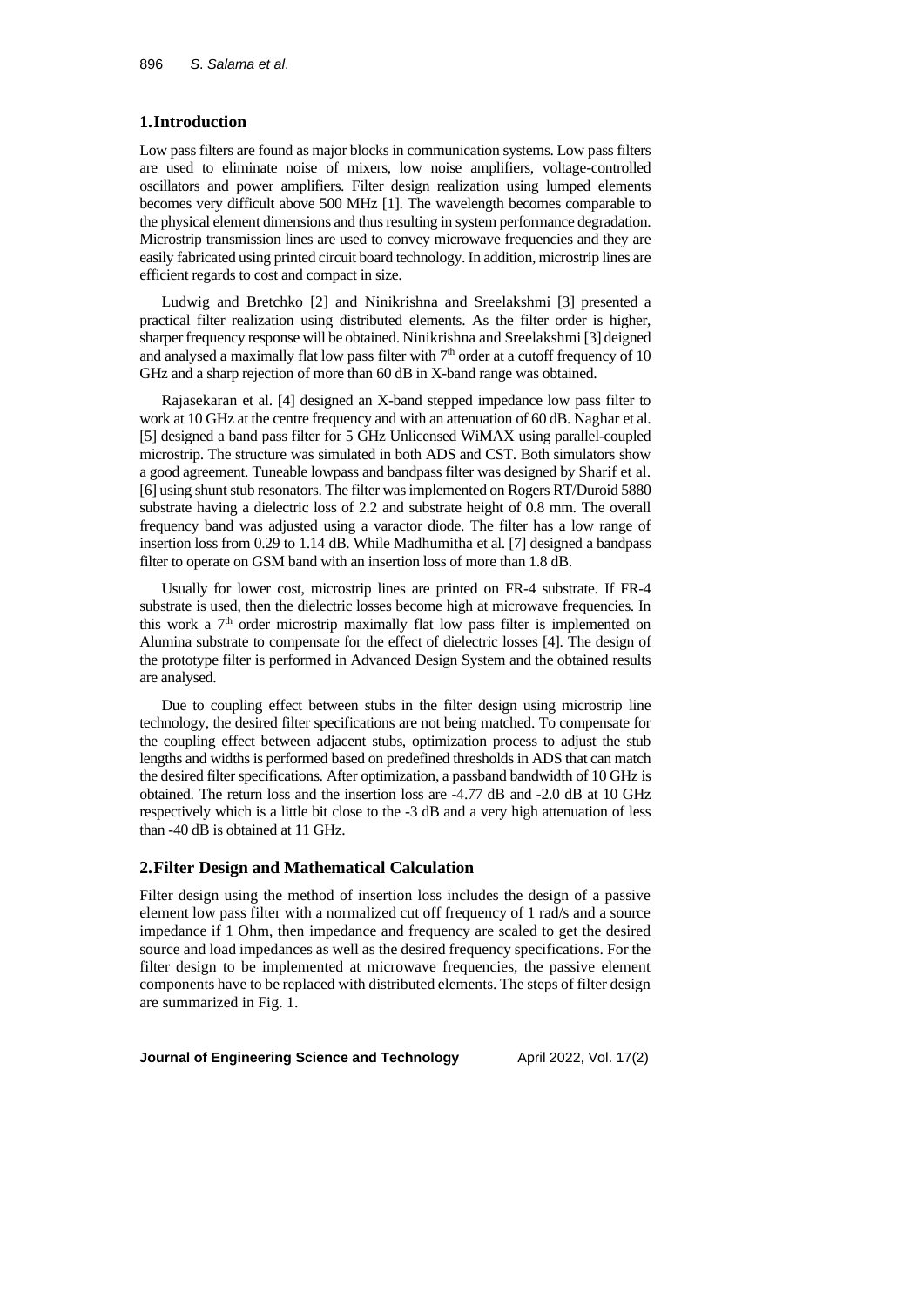

### **Fig. 1. The filter design steps using insertion loss method.**

In the method of insertion loss, the filter response is defined as its power loss ratio,  $P_{LR}$ , [8]:

$$
P_{LR} = \frac{P_{inc}}{P_L} = \frac{1}{1 - |\rho|^2} \tag{1}
$$

where  $P_{inc}$  is the total incident power,  $P_L$  is the power delivered to the load, and  $\rho$ is the reflection coefficient.

In maximally flat low pass filter design, two different prototypes of ladder-type circuits can be used, Figs. 2. The prototype in Fig. 2(a) is beginning with a shunt lumped element, while in Fig. 2(b), its beginning with a series element. The inductance and capacitance values in Figs. 2 are normalized values where the source impedance is 1 Ohm and the cutoff frequency is  $\omega_c = 1 rad/s$ .  $g_0$  and  $g_{N+1}$  represent the normalized source and load impedances respectively, where *N* is the filter order. Table 1 shows the inductance and capacitance values of a maximally flat low pass filter for  $N = 1$  to 9. The attenuation for various N, versus normalized frequency are shown in Fig. 3 for a maximally flat low pass filter.



**Fig. 2. Ladder circuits for low pass filter prototypes. (a) Ladder circuit starts with an element in parallel. (b) Ladder circuit starts with an element in series.**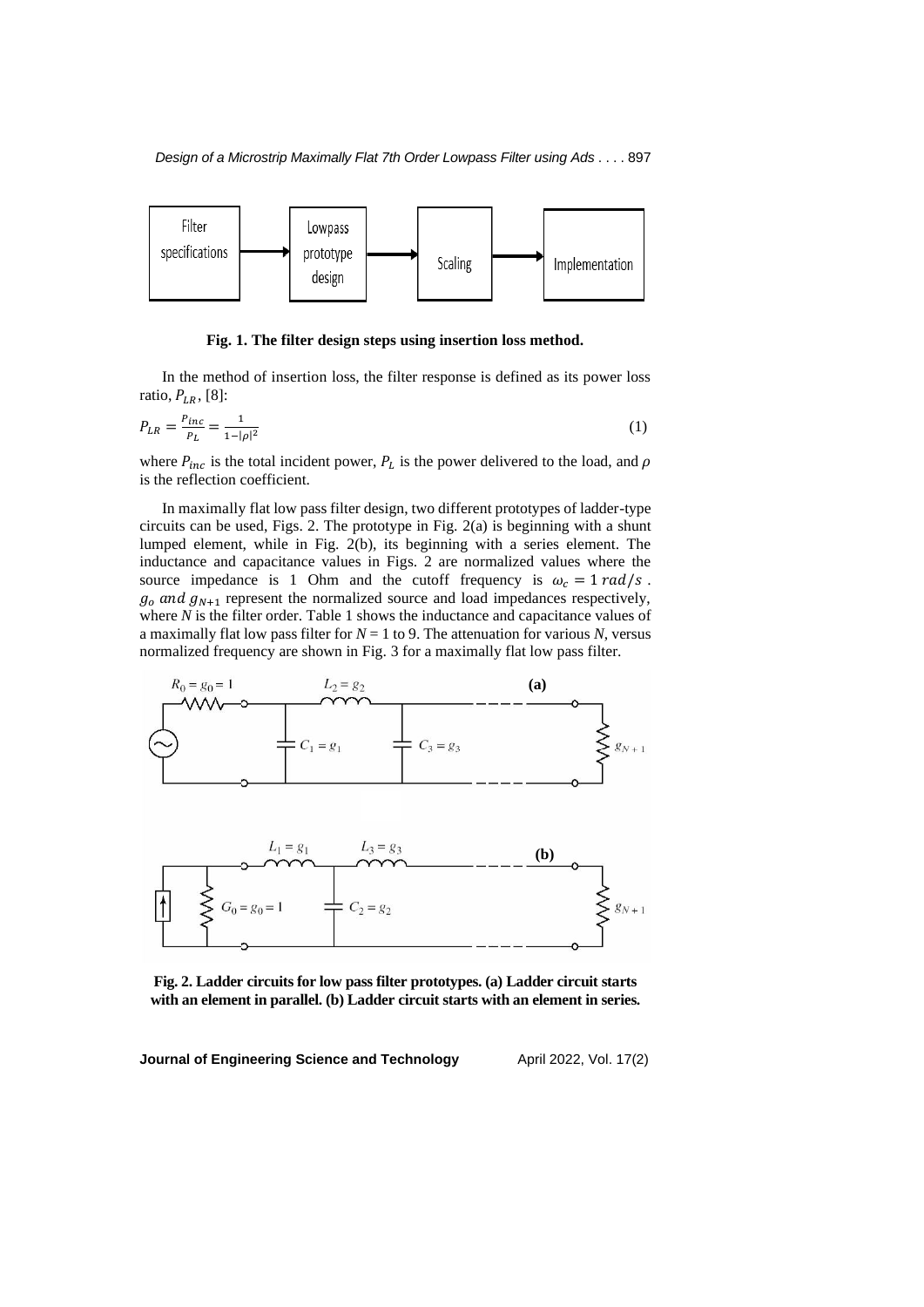**Table 1. Element values for maximally flat**  low pass filter prototype ( $g_o = 1$ ,  $\omega_c = 1$ ,  $N = 1$  to 9).

| $\boldsymbol{N}$ | $g_1$  | g <sub>2</sub> | $g_3$  | $g_4$  | $g_{5}$ | 96     | $g_7$  | $g_8$  | g <sub>9</sub> | $g_{10}$ |
|------------------|--------|----------------|--------|--------|---------|--------|--------|--------|----------------|----------|
|                  | 2.0000 | 1.0000         |        |        |         |        |        |        |                |          |
|                  | 1.4140 | 1.4140         | 1.0000 |        |         |        |        |        |                |          |
| 3                | 1.0000 | 2.0000         | 1.0000 | 1.0000 |         |        |        |        |                |          |
| $\overline{4}$   | 0.7654 | 1.8478         | 1.8478 | 0.7654 | 1.0000  |        |        |        |                |          |
| 5                | 0.6180 | 1.6180         | 2.0000 | 1.6180 | 0.6180  | 1.0000 |        |        |                |          |
| 6                | 0.5176 | 1.4142         | 1.9318 | 1.9318 | 1.4142  | 0.5176 | 1.0000 |        |                |          |
|                  | 0.4450 | 1.2470         | 1.8019 | 2.0000 | 1.8019  | 1.2470 | 0.4450 | 1.0000 |                |          |
| 8                | 0.3902 | 1.1111         | 1.6629 | 1.9615 | 1.9615  | 1.6629 | 1.1111 | 0.3902 | 1.0000         |          |
| 9                | 0.3473 | 1.0000         | 1.5321 | 1.8794 | 2.0000  | 1.8794 | 1.5321 | 1.0000 | 0.3473         | 1.0000   |



**Fig. 3. The attenuation versus normalized frequency for a maximally flat low pass filter (consider that** *n* **is the order of the filter) [8].**

# **3.Impedance and Frequency Scaling**

In the prototype design the source and load impedances are unity. To obtain impedance scaled quantities, each impedance in the prototype should be multiplied by a source impedance  $Z_o$ . Regards to the frequency scaling, to change the cutoff frequency of a low pass prototype from unity to  $\omega_c$  then the frequency dependence of the filter should be scaled by the factor  $1/\omega_c$ .

After impedance and frequency scaling, the inductance and capacitance values will be given by

$$
L'_{k} = \frac{z_{o}L_{k}}{\omega_{c}}, \text{ and}
$$

$$
C'_{k} = \frac{c_{k}}{z_{o}\omega_{c}}
$$
 (2)

where,  $Z_o$  is the source impedance,  $\omega_c$  is the cutoff frequency,  $L_k$  is the inductance value, and  $C_k$  is the capacitance value.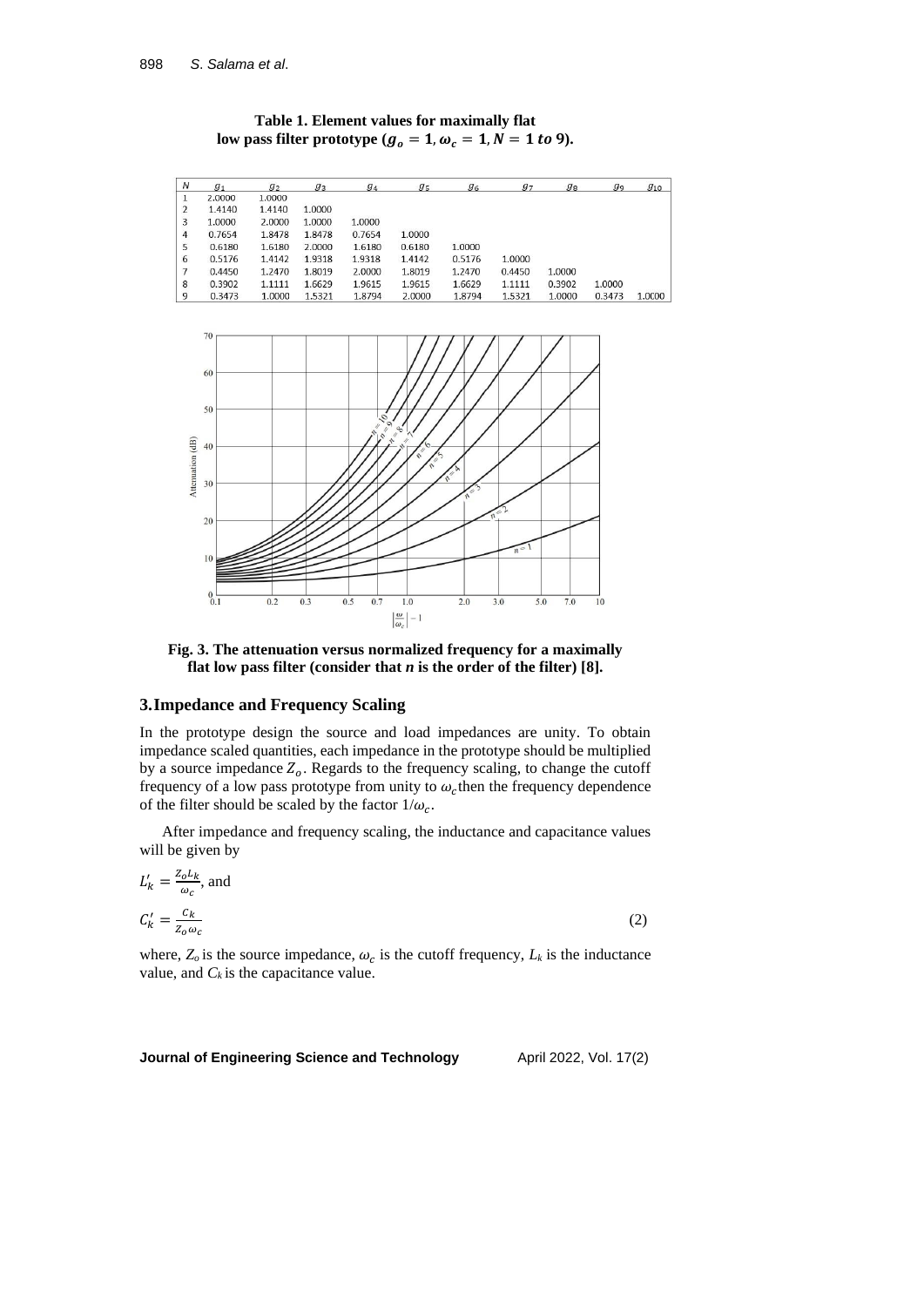#### **4. Filter Realization using Distributed Elements**

At microwave frequencies, filter design based on lumped elements becomes insufficient for two main reasons: the lumped elements are with limited range of values and the distance between lumped elements is not negligible at microwave frequencies. By using Richard's transformation, an inductor is replaced by a shortcircuited stub, while a capacitor is replaced by an open-circuited stub. The reactance of an inductor  $X_L$  and the susceptance of a capacitor  $B_C$  can be written as

$$
jX_L = j\Omega L = jL \tan\beta l, \text{ and}
$$
  

$$
jB_L = j\Omega C = jC \tan\beta l
$$
 (3)

where,  $X_L$  is the inductor reactance,  $B_C$  is the capacitor susceptance  $\Omega = \tan \beta l$ , and *Bl* is the electrical length of the microstrip line. To get cutoff frequency at unity for a lowpass filter prototype, a stub length of  $l = \frac{\lambda}{8}$  is required. Where  $\Lambda$  is the wavelength of the line at the cutoff frequency,  $\omega_c$ .

To achieve more practical microwave filter realization, the Kuroda identities in Table 2 are used. Unit elements of length  $\Lambda/8$  are inserted based on Kuroda identities. Transforming series stubs into shunt stubs and vice versa becomes possible by Kuroda identities.

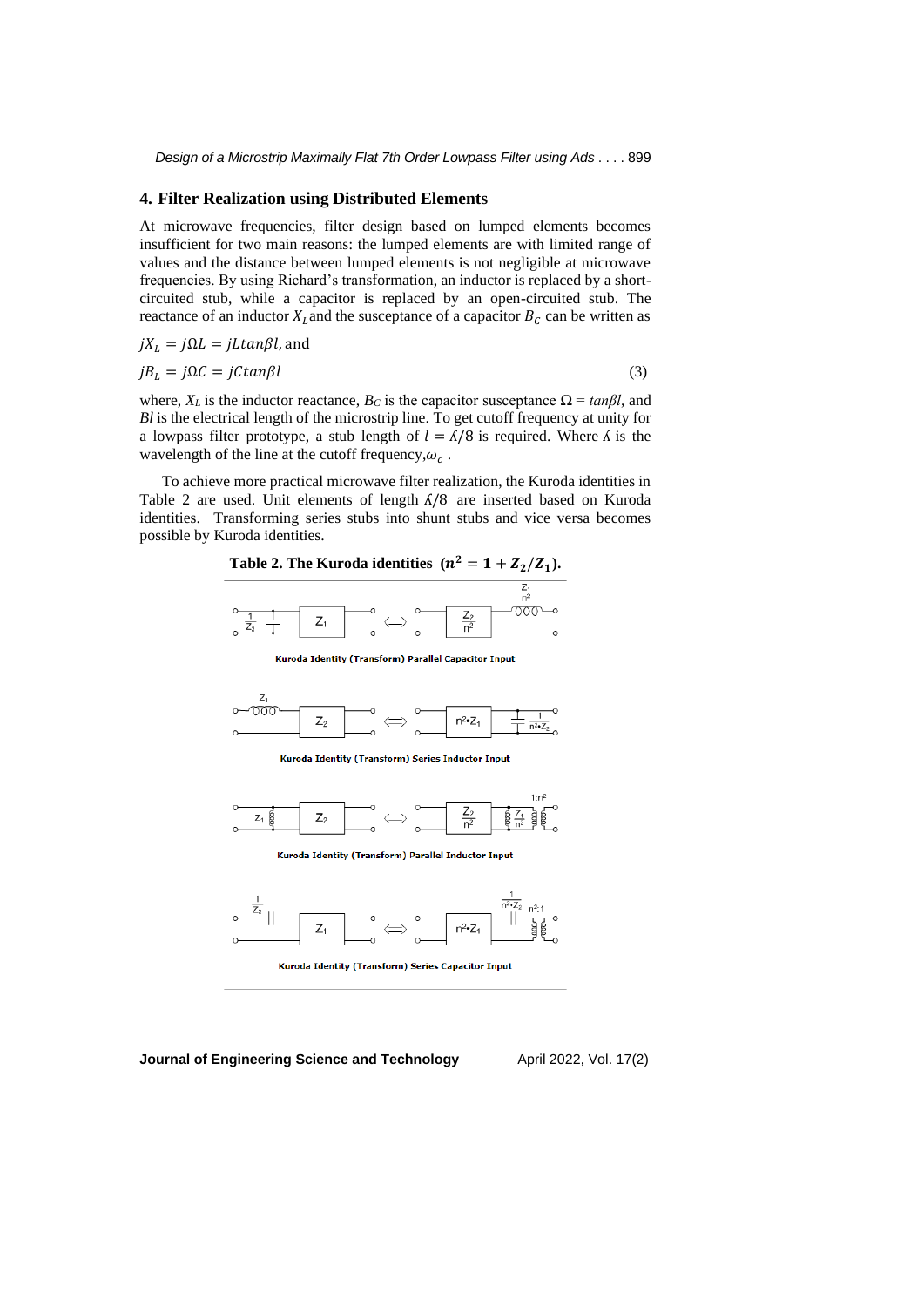# **5. Filter Specification and Design Methodology**

In this work a maximally flat lowpass filter will be designed, the filter specifications are summarized in Table 3. The order of the filter is chosen to be 7,  $N = 7$ , then the filter rolls off at a sharper rate after the bandwidth and then rapid attenuation achieved. The lowpass filter element values, Table 1

$$
g_o = 1,
$$
  
\n
$$
g_1 = g_7 = 0.445,
$$
  
\n
$$
g_2 = g_6 = 1.247,
$$
  
\n
$$
g_3 = g_5 = 1.8019,
$$
 and  
\n
$$
g_4 = 2
$$
\n(4)

Ladder circuit beginning with a series element of Fig. 2(b) is chosen. Using frequency and impedance scaling in eq.2, the corresponding *L* and *C* values

$$
L_1 = L_7 = 0.354 \text{ nH},
$$
  
\n
$$
C_2 = C_6 = 0.397 \text{ pF},
$$
  
\n
$$
L_3 = L_5 = 1.435 \text{ nH, and}
$$
  
\n
$$
C_4 = 0.637 \text{ pF}
$$
  
\nThe 7<sup>th</sup> order maximally flat lowpass filter with the specifications of Table 3

and lumped element values calculated in Eq. (5) is designed in ADS as shown in Fig. 4. The simulated S-parameters are shown in Fig. 5. For a  $7<sup>th</sup>$  order maximally flat lowpass filter, the stop band attenuation is around -40 dB if  $\frac{\omega}{\omega}$  $\frac{\omega}{\omega_c}$  – 1 is taken to be unity. As could be seen from Fig. 5, an attenuation of -40 dB and a cut off frequency of 10 GHz are obtained.

**Table 3. Filter specifications**.

| <b>Centre frequency</b>       | <b>10 GHz</b>    |
|-------------------------------|------------------|
| Stop band attenuation         | $-42$ dB         |
| Substrate height              | $1.6 \text{ mm}$ |
| Dielectric constant (Alumina) | 9.6              |
| Source and load impedances    | $50$ Ohm         |

| S-PARAMETERS    |  |                |                |  |  |                |                |  |  |                |  |  |  |                   |            |  |
|-----------------|--|----------------|----------------|--|--|----------------|----------------|--|--|----------------|--|--|--|-------------------|------------|--|
| S Param         |  |                |                |  |  |                |                |  |  |                |  |  |  |                   |            |  |
| SP <sub>1</sub> |  |                |                |  |  |                |                |  |  |                |  |  |  |                   |            |  |
| Start=1.0 GHz   |  |                |                |  |  |                |                |  |  |                |  |  |  |                   |            |  |
| Stop=20 GHz     |  |                |                |  |  |                |                |  |  |                |  |  |  |                   |            |  |
| Step=0.1 GHz    |  |                |                |  |  |                |                |  |  |                |  |  |  |                   |            |  |
|                 |  |                |                |  |  |                |                |  |  |                |  |  |  |                   |            |  |
|                 |  |                |                |  |  |                |                |  |  |                |  |  |  |                   |            |  |
| L1              |  |                | L <sub>3</sub> |  |  |                | L <sub>5</sub> |  |  |                |  |  |  |                   |            |  |
| Term 1          |  |                |                |  |  |                |                |  |  |                |  |  |  | Term <sub>2</sub> |            |  |
| $Z=50$ Ohm      |  | C <sub>2</sub> |                |  |  | $\overline{c}$ |                |  |  | C <sub>6</sub> |  |  |  |                   | $Z=50$ Ohm |  |
|                 |  |                |                |  |  |                |                |  |  |                |  |  |  |                   |            |  |
|                 |  |                |                |  |  |                |                |  |  |                |  |  |  |                   |            |  |
|                 |  |                |                |  |  |                |                |  |  |                |  |  |  |                   |            |  |
|                 |  |                |                |  |  |                |                |  |  |                |  |  |  |                   |            |  |

**Fig. 4. Schematic diagram of a 7th order maximally flat lowpass filter in ASD.**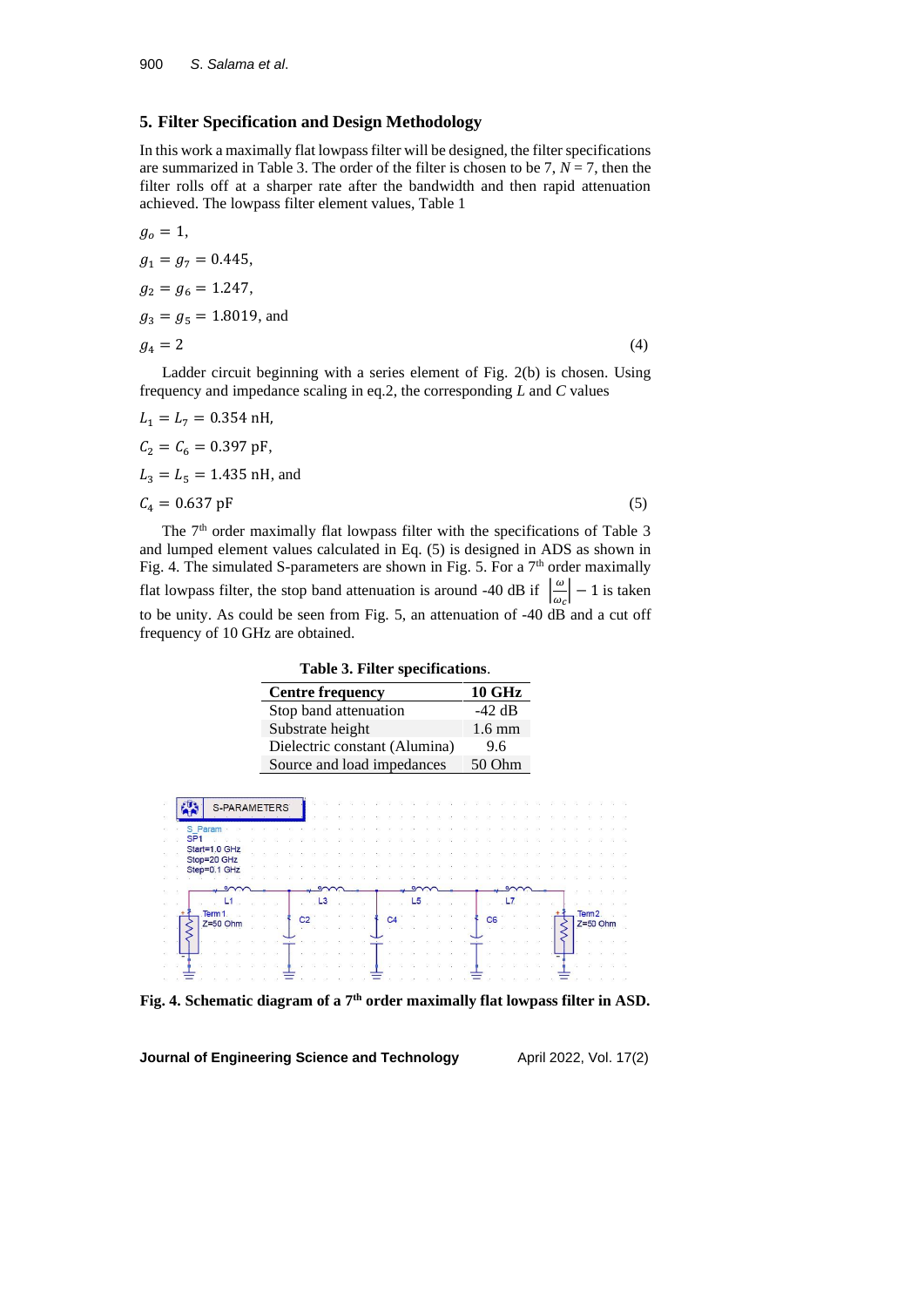

**Fig. 5. The simulated S-parameters (ADS Schematic).**

For practical filter design, it is required to convert the passive elements to distributed elements, and to do that Richard's transformation and Kuroda's identities have to be used. Based on Richard's transformation the inductors and capacitors in the filter design shown in Fig. 4 are replaced by short circuited and open circuited stubs respectively as shown in Fig. 6. Then it is required to separate the transmission line components spatially.



**Fig. 6. Converted from lumped elements to distributed elements using Richard's transformation.**

To do that, inserting unit elements is required. In parallel to inserting unit elements, Kuroda's identities summarized in Table 2 are used to convert the series stubs into shunt stubs for more suitable realization. Final realization of the filter is shown in Fig. 7 with open circuited shunt stubs separated by unit elements of transmission lines. The impedances in Fig. 7 are normalized impedances and they can be denormalized by scaling the elements to 50  $\Omega$  impedance. Table 4 summarizes the normalized and denormalized impedance values of the unit elements and shunt stubs and the corresponding transmission line lengths and widths. For lower impedance values the stub width becomes wider. The  $7<sup>th</sup>$  order maximally flat lowpass filter is modelled using microstrip lines based on the corresponding lengths and widths calculated in Table 4.

The schematic diagram of the lowpass filter using microstrip lines is modelled in ADS as shown in Fig. 8. The corresponding S-parameters are simulated in ADS and shown in Figs. 9(a) and (b). At 10 GHz the return loss and the insertion loss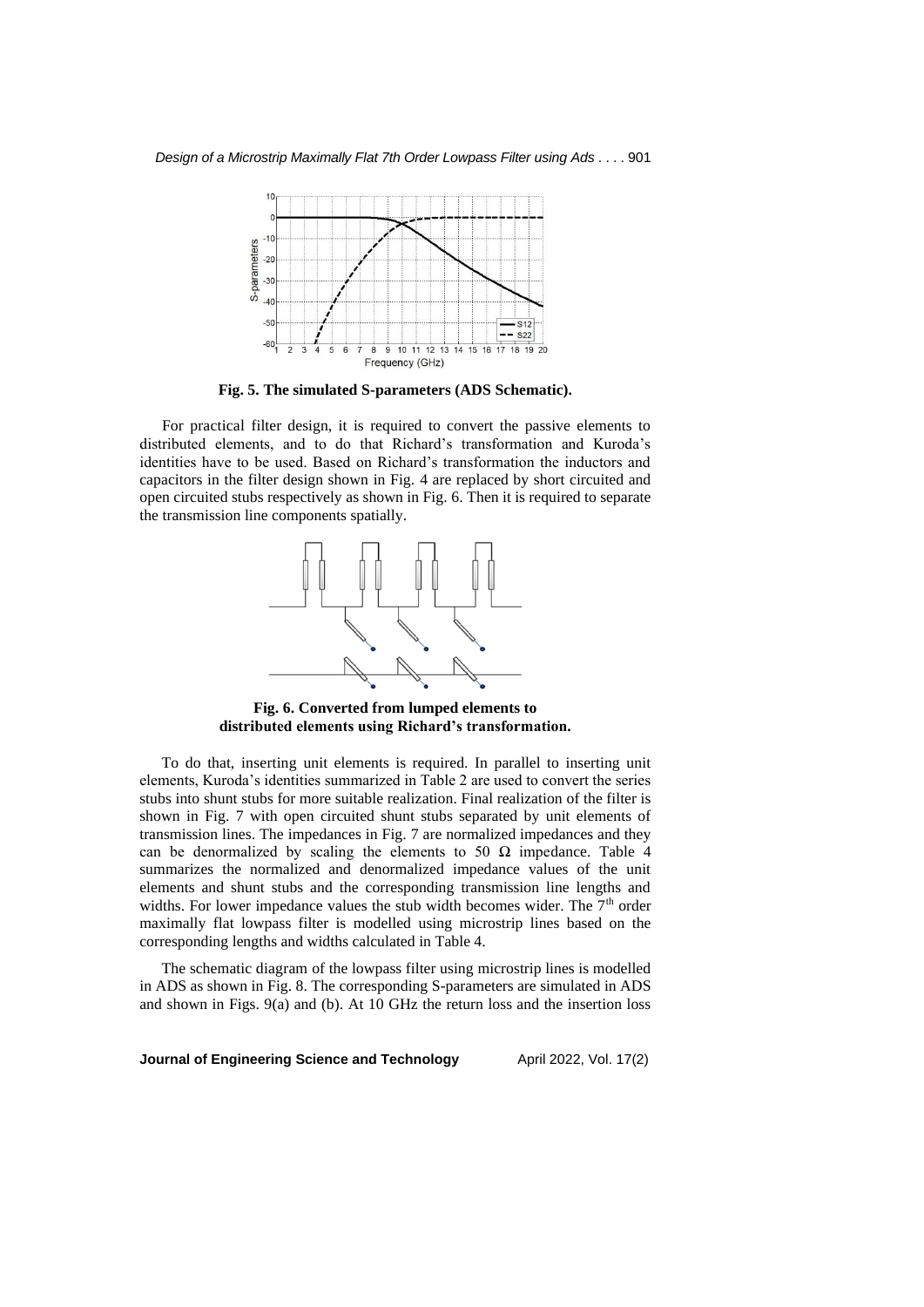are -0.06 dB and -39.13 dB respectively. Compared to the S-parameters in Fig. 5 (lumped elements realization), distortion due to coupling effect between adjacent stubs in microstrip line realization is clear to see above 6 GHz. To compensate for coupling effect and obtain the desired filter specifications, an optimization process in ADS is performed by predefining certain threshold values that match the desired specifications. The optimized stub lengths and widths that satisfy the desired filter specifications are summarized in Table 5. Obtained results after optimization process are compared with existing researches in Table 6. The corresponding Sparameters are shown in Figs. 10(a) and 10(b). After optimization, the return loss and the insertion loss are -4.77 dB and -2.0 dB at 10 GHz respectively which is a little bit close to the -3 dB and an attenuation of less than -60 dB is obtained. The layout for the schematic diagram of the lowpass filter in Fig. 8 is shown in Fig. 11. Wider stub widths are corresponding to lower impedance values. The characteristic impedance value of the microstrip line is inversely proportional to the line width.



**Fig. 7. Realization of the 7th order maximally flat low pass filter using Kuroda's identities.**

**Table 4. The normalized and denormalized impedance values and corresponding transmission line lengths and widths.**

| <b>Normalized</b><br><i>impedances</i> | <b>Denormalized</b><br>impedances( $\Omega$ ) | Length (mm) | Width (mm) |
|----------------------------------------|-----------------------------------------------|-------------|------------|
| 2.307                                  | 115.35                                        | 2.986       | 0.165      |
| 1.765                                  | 88.25                                         | 2.905       | 0.453      |
| 0.547                                  | 27.35                                         | 2.566       | 5.094      |
| 2.164                                  | 108.2                                         | 2.967       | 0.216      |
| 0.664                                  | 33.2                                          | 2.606       | 3.824      |
| 2.317                                  | 115.85                                        | 2.987       | 0.162      |
|                                        | 100                                           | 2.944       | 0.293      |



**Fig. 8. The schematic diagram of the 7th order maximally flat low pass filter using microstrip lines in ADS.**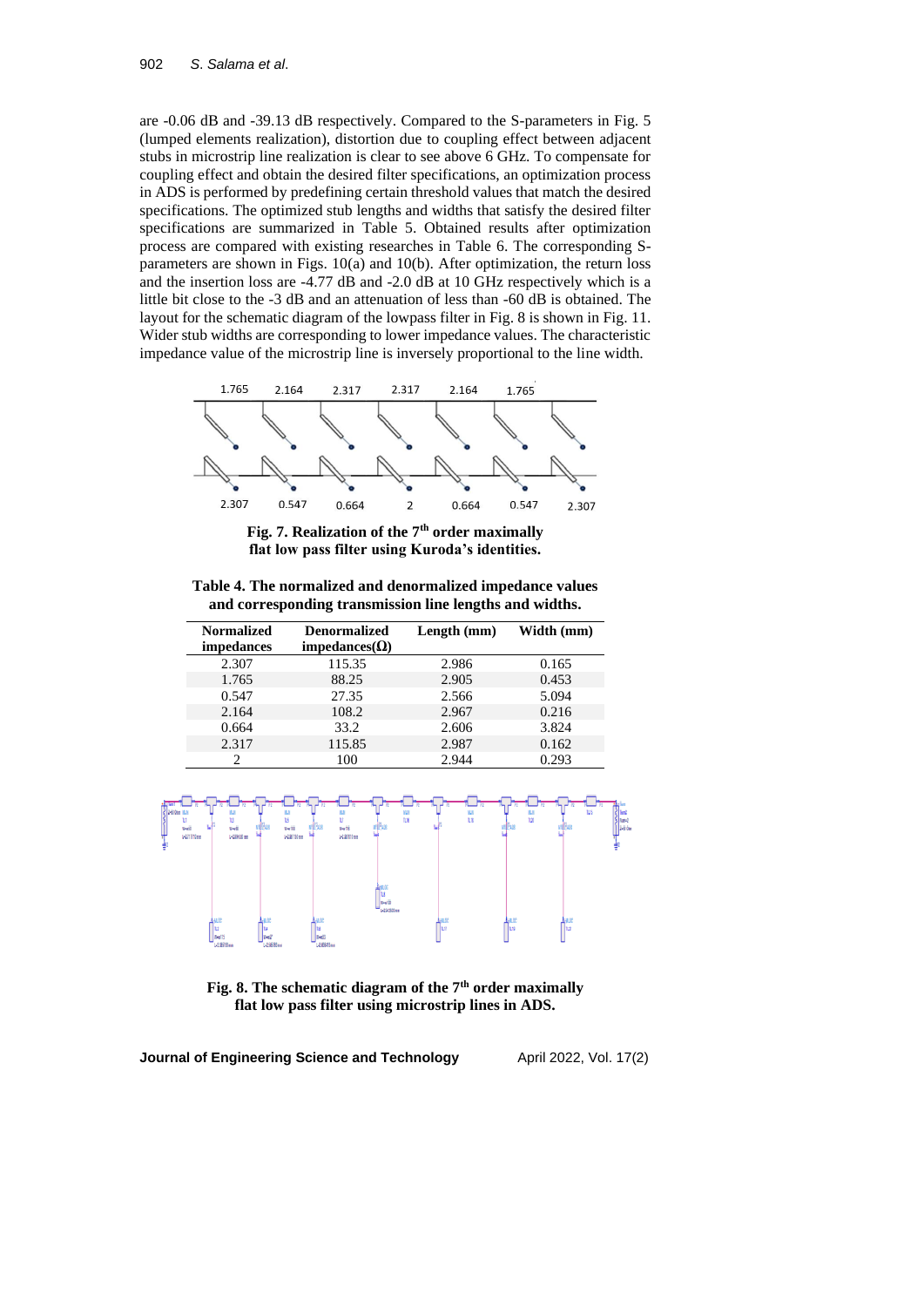

**Fig. 9. The simulated S-parameters: (a) Return loss, and (b) Insertion loss for the filter realization in Fig. 8.**

**Table 5. The optimized and nonoptimized values of the stub lengths and widths.**

| <b>Nonoptimized values</b> |            | <b>Optimized values</b> |            |  |  |  |  |  |
|----------------------------|------------|-------------------------|------------|--|--|--|--|--|
| Length (mm)                | Width (mm) | Length (mm)             | Width (mm) |  |  |  |  |  |
| 2.986                      | 0.165      | 2.28339                 | 0.185371   |  |  |  |  |  |
| 2.905                      | 0.453      | 2.29614                 | 0.664408   |  |  |  |  |  |
| 2.566                      | 5.094      | 1.26133                 | 2.77579    |  |  |  |  |  |
| 2.967                      | 0.216      | 2.86715                 | 0.654418   |  |  |  |  |  |
| 2.606                      | 3.824      | 1.55564                 | 4.42775    |  |  |  |  |  |
| 2.987                      | 0.162      | 3.37357                 | 0.741735   |  |  |  |  |  |
| 2.944                      | 0.293      | 1.45529                 | 0.230201   |  |  |  |  |  |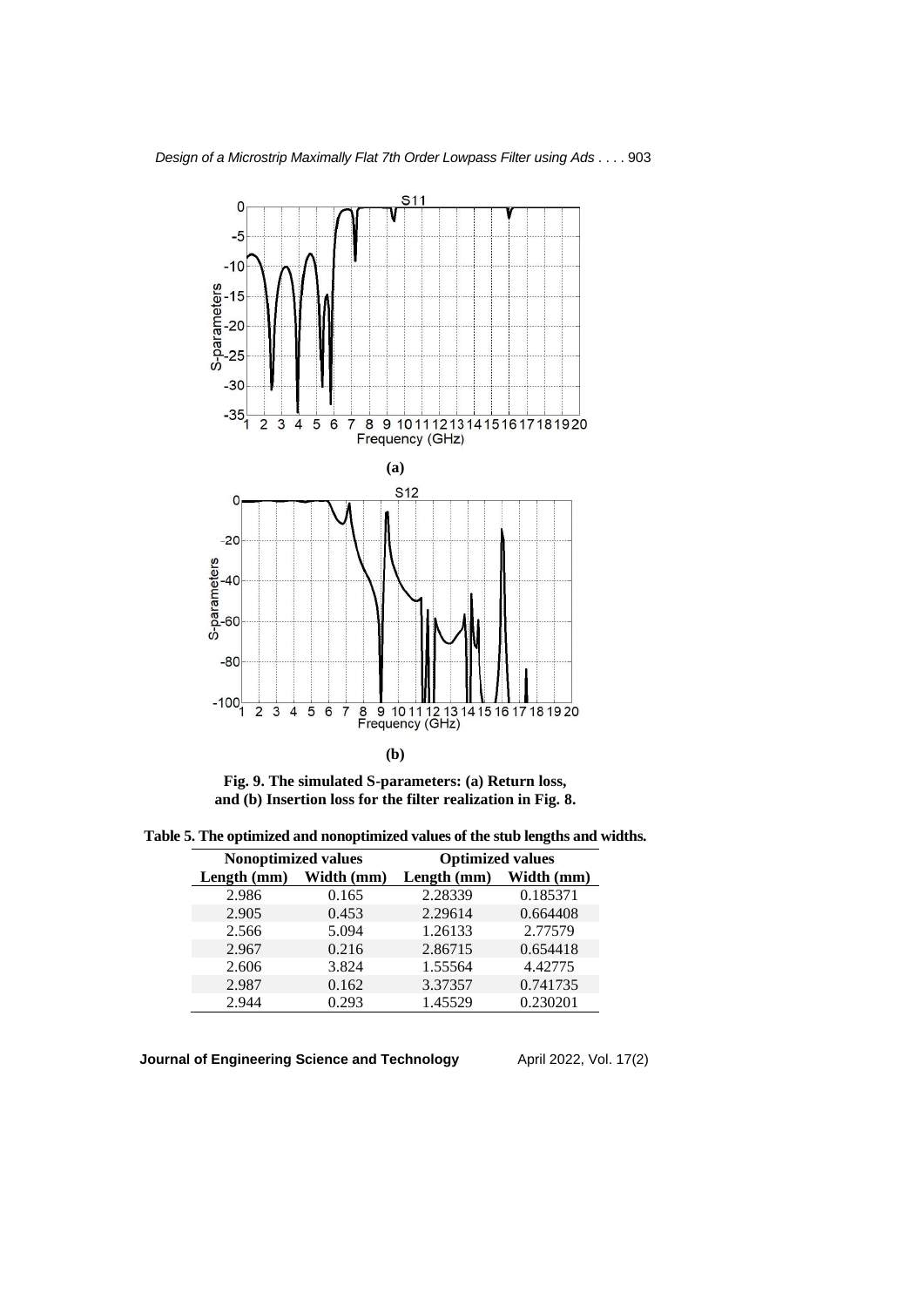|              |                      |                              |             | -                                                |                                       |
|--------------|----------------------|------------------------------|-------------|--------------------------------------------------|---------------------------------------|
| Ref.         | <b>Response type</b> | <b>Passband</b><br>bandwidth | attenuation | <b>Substrate</b>                                 | <b>Filter size</b><br>mm <sup>2</sup> |
| [1]          | Defected             | 3 GHz                        | $-50$ dB    | RT Duroid                                        |                                       |
|              | ground<br>structure  |                              |             | 588 ( $h = 0.787$ mm, $\varepsilon_r = 2.2$ )    |                                       |
| [4]          | <b>Butterworth</b>   | 8.5 GHz                      | $-40$ dB    | Alumina ( $h = 0.63$ mm, $\varepsilon_r = 9.6$ ) | $7.34\times3.8$                       |
| [6]          | <b>Butterworth</b>   | $0.93$ GHz                   | $-30$ dB    | RT Duroid                                        | $108.4\times47.5$                     |
|              |                      |                              |             | 588 ( $h = 0.8$ m, $\varepsilon_r = 2.2$ )       |                                       |
| This<br>work | <b>Butterworth</b>   | $10 \text{ GHz}$             | $<$ -60 dB  | Alumina ( $h=1.6$ mm, $\varepsilon_r = 9.6$ )    | $9\times3.45$                         |

**Table 6. Obtained results in comparison with existing researches.**





**(b) Insertion loss for the filter realization**

**Fig. 10. The simulated S-parameters in Fig. 8. (optimized values).**



**Fig. 11. The 7th order maximally flat lowpass filter layout in ADS (optimized values are considered).**